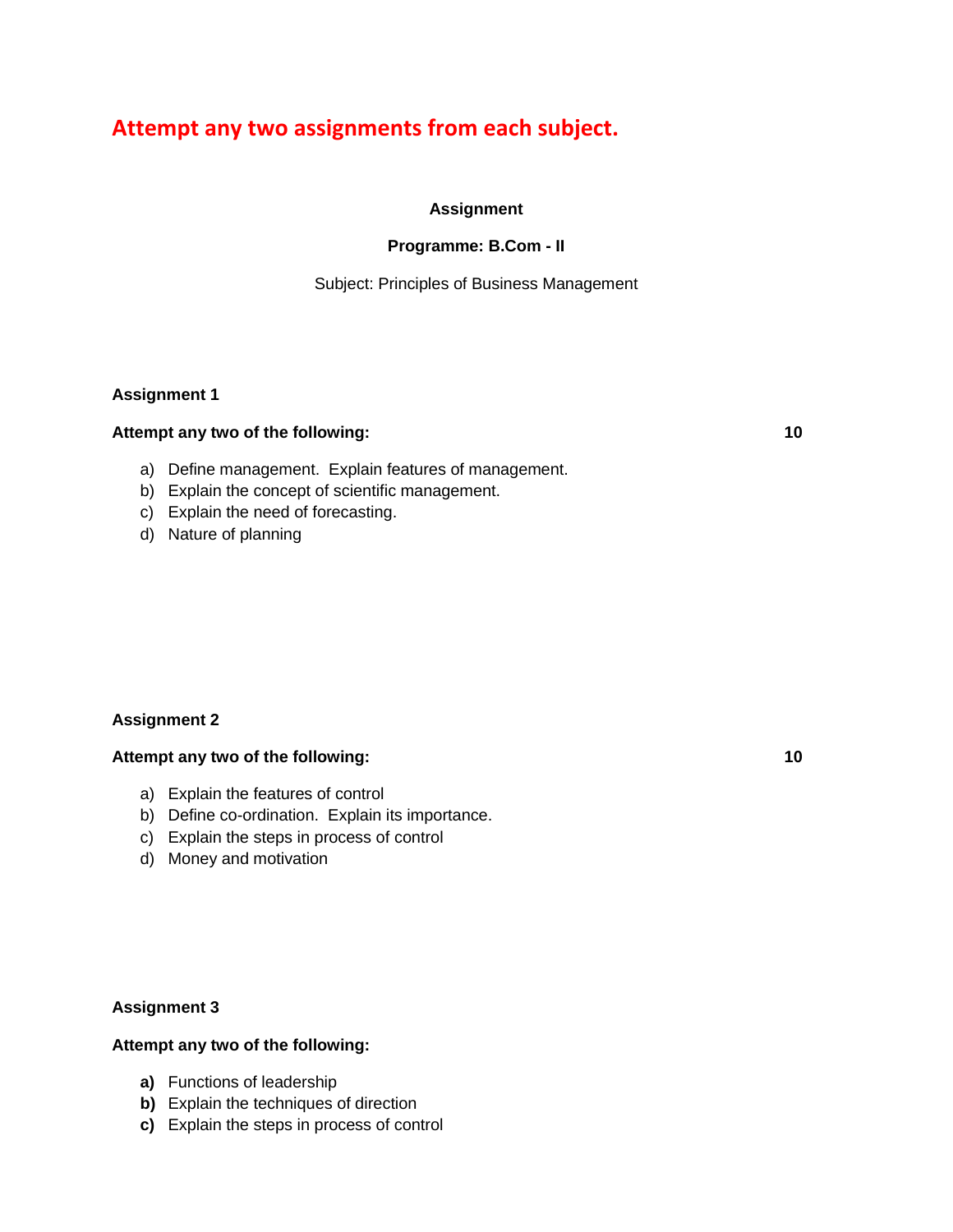#### **Subject: Money and Financial System**

#### **Assignment 1**

#### **Attempt any two of the following: 10**

- a) What is the role of money in Capitalist Economy?
- b) What are the components of money supply in India?
- c) Explain the structure of commercial banking system in India.
- d) Discuss the importance of Monetary Policy in India.

## **Assignment 2**

## **Attempt any two of the following: 10**

- a) What are the components of financial system?
- b) What are the measures to control inflation?
- c) Describe the nature of capital market.
- d) Discuss the Keynesian Approach regarding value of money.

## **Assignment 3**

- a) Meaning of Demand for Money
- b) Stagflation
- c) Financial Markets
- d) Structure of Money Market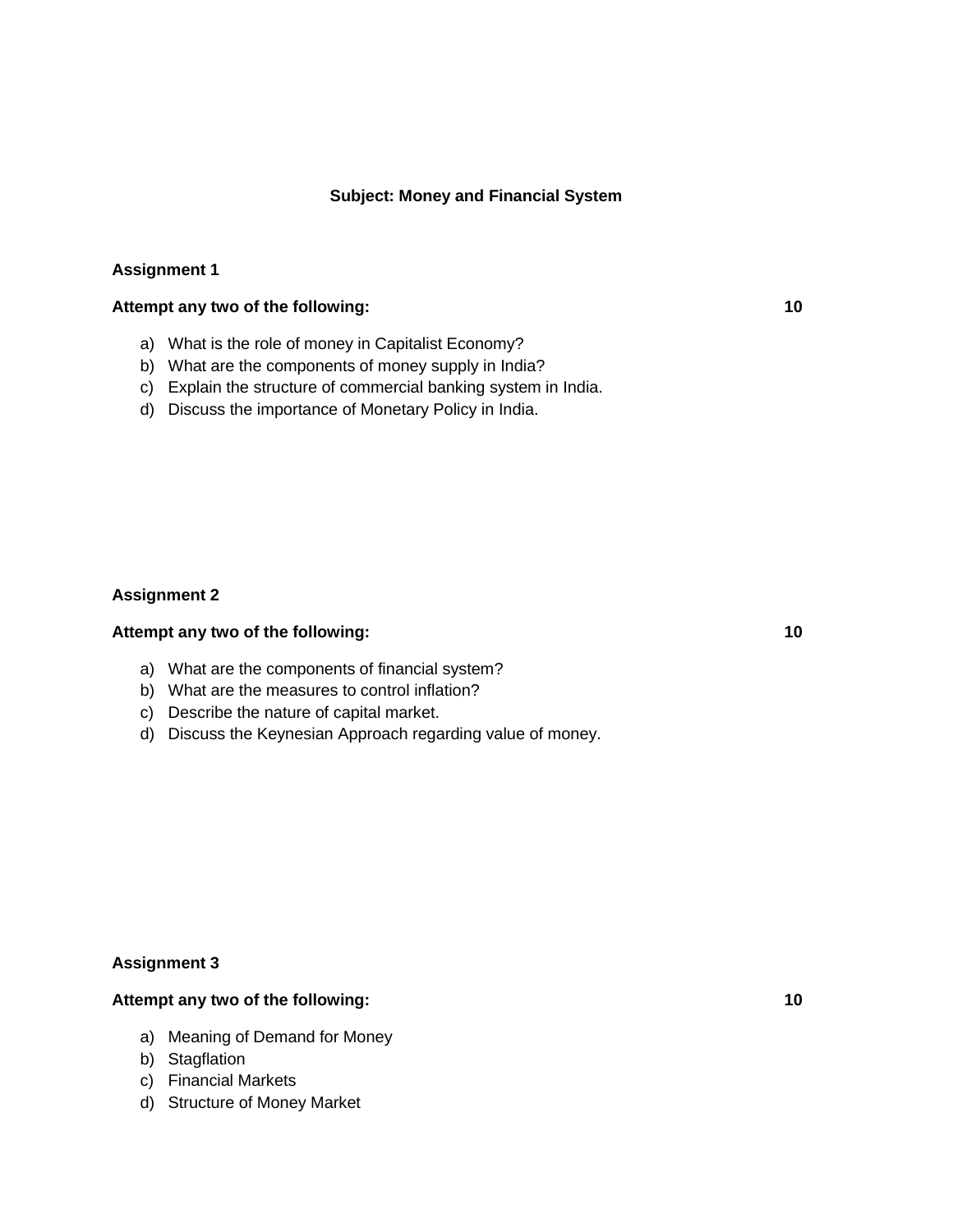#### Subject: Corporate Accounting-I

## **Assignment 1**

## **Attempt the following: 10**

The balance sheet of Modern India Ltd. as on 31<sup>st</sup> December 2010 stood as follows:

#### **Balance sheet**

| <b>Liabilities</b>              | Rs.       | Asset                | Rs.       |
|---------------------------------|-----------|----------------------|-----------|
| Share capital 2000 8%           | 2,00,000  | <b>Sundry Assets</b> | 9,00,000  |
| Redeemable preference shares of |           |                      |           |
| Rs.100 each                     |           |                      |           |
| 50,000 Equity Shares of Rs.10   | 5,00,000  | Cash at Bank         | 1,70,000  |
| each                            |           |                      |           |
| <b>General Reserve</b>          | 70,000    |                      |           |
| P& L A/C                        | 50,000    |                      |           |
| Sundry creditors                | 2,50,000  |                      |           |
|                                 | 10,70,000 |                      | 10,70,000 |

The redeemable preference shares were redeemed on 1<sup>st</sup> June 2011 premium of 5% Not having sufficient profits available to redeem the whole issue the company issued 1000 7% Non-redeemable preference shares of Rs.100 each payable as to Rs.20 on application and the balance on allotment. These shares were duly taken up.

On 1<sup>st</sup> April, 2011 the company decided to utilize the capital redemption reserve to make an issue of Rs.10 equity Bonus Shares to the old equity shareholders.

Pass the necessary journal entries and Balance Sheet of the company there after.

## **Assignment 2**

## **Write short notes any two of the following: 10**

- **a)** Purchase consideration
- **b)** Amalgamation of Companies
- **c)** Interdepartmental Transfer
- **d)** Need of Capital Reduction

## **Assignment No.3 10**

What is Corporate Accounting? Explain its functions.

#### OR

What is cheque? What is crossing of cheque? When cheque is said to be dishonored?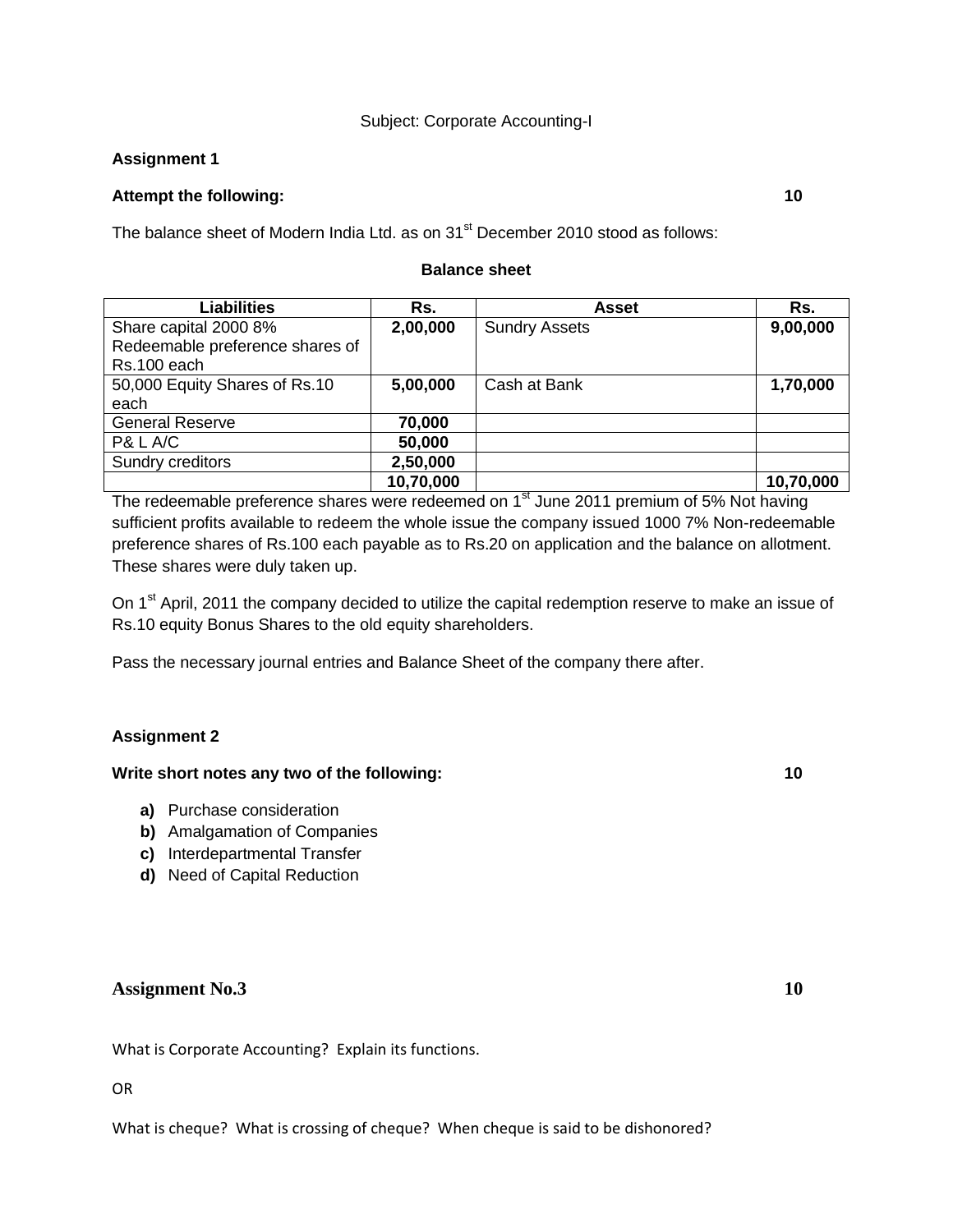## **Subject: Communication Skills**

#### **Assignment 1**

# **Attempt any two of the following: 10**

- a) What is 'Business Communication' Explain the principles of effective communication.
- b) Explain the different types of communication in corporate organization.
- c) Types of listeners
- d) Progress report

#### **Assignment 2**

## **Attempt any two of the following: 10**

- a) Bad listening habit
- b) Resume
- c) Speech preparation
- d) Circular Letter

#### **Assignment 3**

- a) Use of computer for communication
- b) Physical appearance of business letter
- c) Sales letter
- d) Explain the various types of reports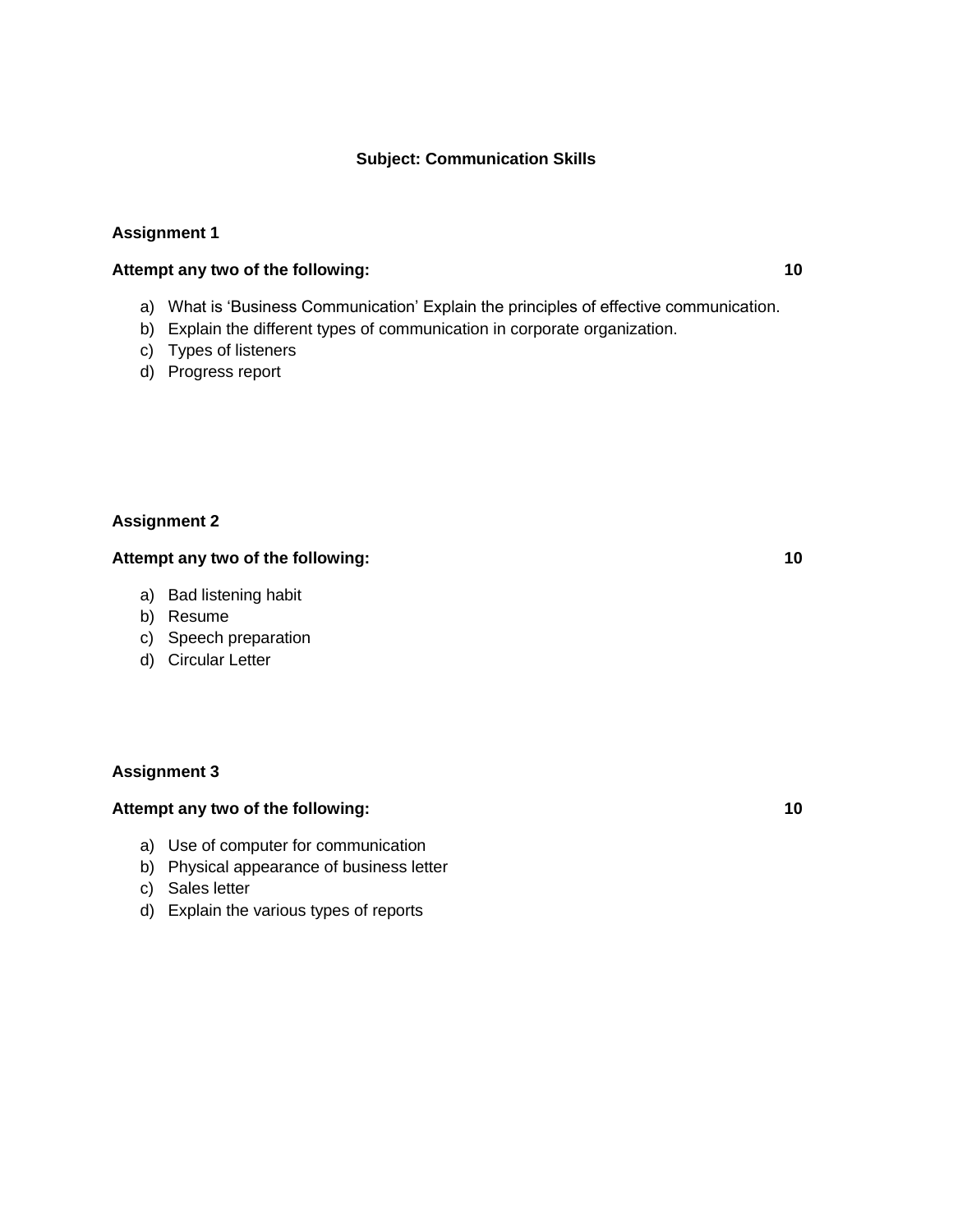#### **Subject: Business Entrepreneurship**

## **Assignment 1**

## **Attempt any two of the following: 10**

- a) Explain the social responsibilities of business towards the employees and shareholders.
- b) Explain the effects of natural and political environment of business.
- c) State the role of service sector in the national economy.
- d) What are the problems faced by women entrepreneurs?

#### **Assignment 2**

# **Attempt any two of the following: 10**

- a) Which opportunities are available to you in agriculture entrepreneurship?
- b) State the role of service sector in the national economy.
- c) Explain the characteristics of group entrepreneurship
- d) Problems faced by rural entrepreneurs

#### **Assignment 3**

- a) Educated and uneducated entrepreneur
- b) Service industry management
- c) Qualities of an entrepreneur
- d) Success factors in service ventures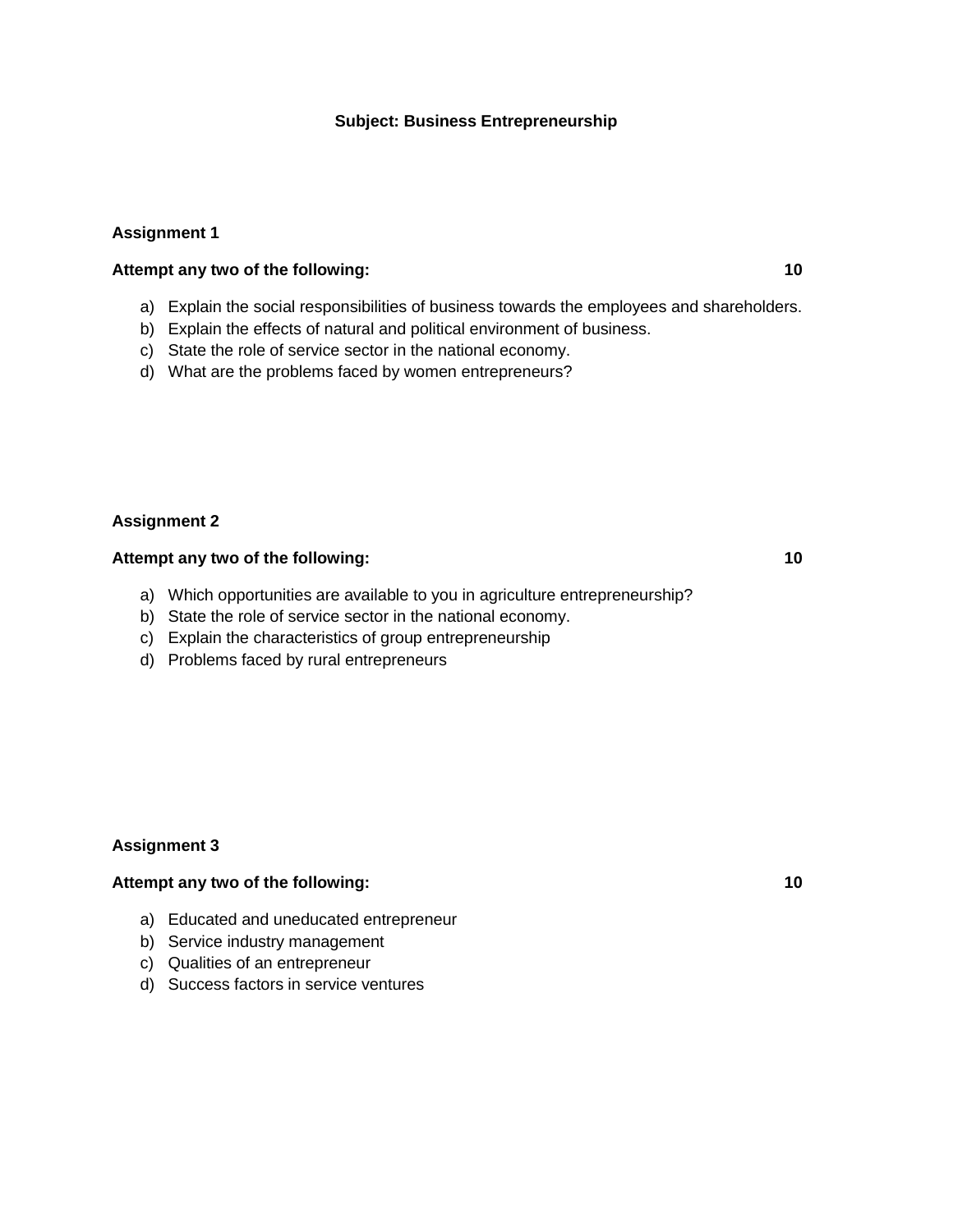Subject: Marketing -II

## **Assignment 1**

## Attempt the following: 10

- a) Describe the evolution of salesmanship
- b) Define 'Personal Selling'. Explain its objectives.

## **Assignment 2**

## **Attempt any two of the following: 10**

- a) Define 'Sales organisation' State its objectives.
- b) What is motivation? How salesmen are motivated?
- c) Qualities of sales manager
- d) Sources of information

## **Assignment 3**

- a) Policies of competitors
- b) Demonstration
- c) Staple salesman
- d) Importance of sales promotion